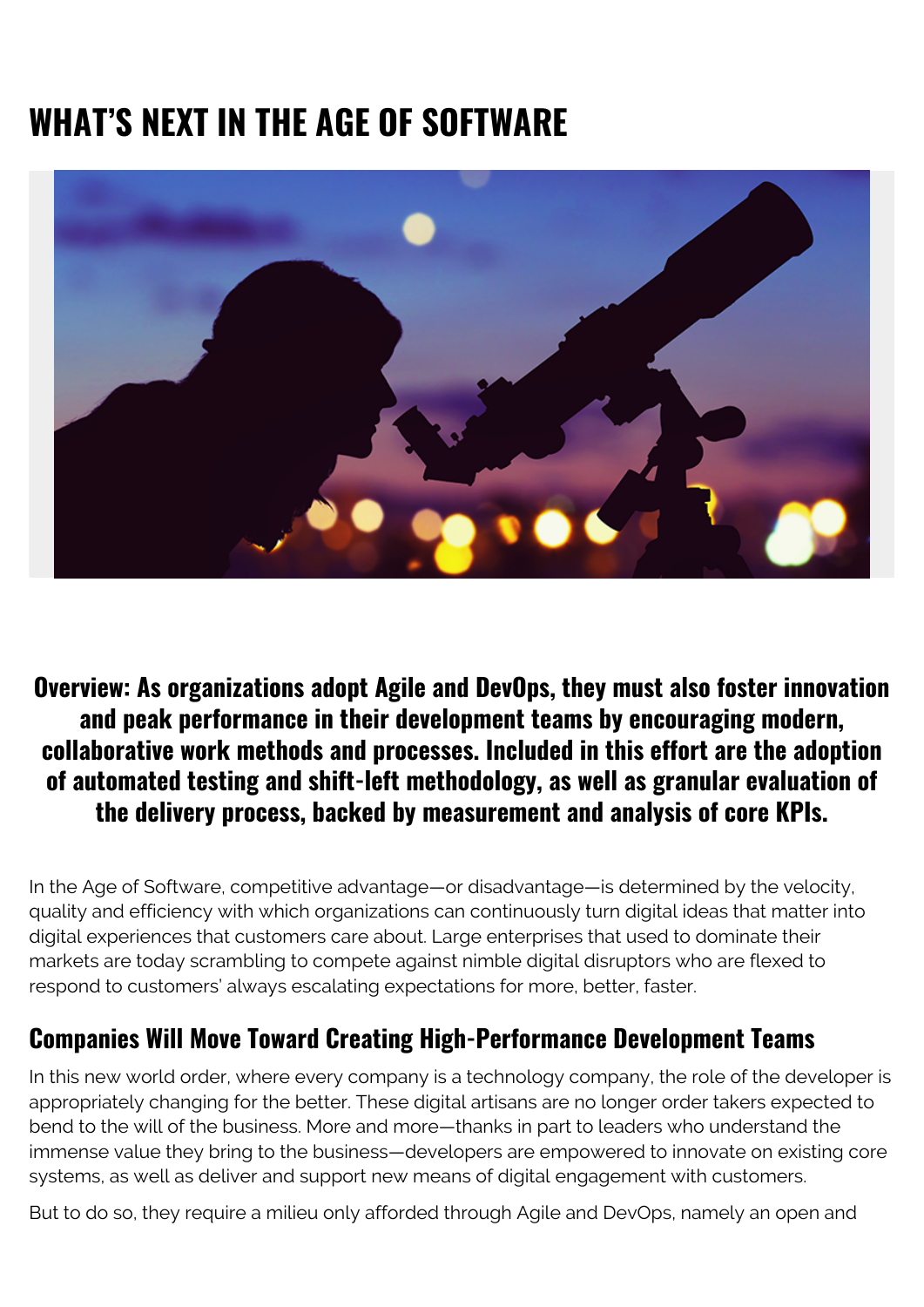collaborative culture, inspiring and challenging projects, modern methods of working, and tools and processes that continuously improve their abilities. As agents of innovation, they must be coached like high-performance athletes based on KPIs of velocity, quality and efficiency to ensure their ongoing success.

## **Enterprises Will Place a Greater Focus on Automated Testing (And It's a Long Time Coming)**

Enterprises are continuing to lose vital mainframe development and operations skills. Automating processes like testing helps to mitigate the effects of that lost knowledge.

However, unit and functional testing in the mainframe environment have traditionally been manual and time consuming for experienced developers and prohibitively difficult for inexperienced developers to the degree that they skip it all together.

According to an independent study commissioned by Compuware, the vast majority of IT leaders believe that test automation is the single most important factor in accelerating innovation, but less than 10 percent of organizations automate tests on mainframe code. Arcane manual testing practices are creating a bottleneck that hinders the delivery of innovation and prevents organizations from meeting their business goals.

The good news is modern mainframe testing tools enable developers to automatically trigger tests, identify mainframe code quality trends, share test assets, create repeatable tests and enforce testing policies. Empowered with these capabilities, developers can confidently make changes to existing code knowing they can test the changes incrementally and immediately fix any problems that arise so they can deliver updates faster.

#### **Development Organizations Will Experiment with Coupling Test Automation with a "Shift-Left" Approach**

Businesses expect to achieve significant benefits by not only automating more testing on the mainframe, but also doing it at every stage of the development process.

To that end, as companies ramp up automation, they are also experimenting with coupling test automation with a "shift-left" approach—where developers write unit tests at the same time as they write source code. This enables teams to focus on quality as soon as a project is kicked off instead of waiting for defects to be surfaced later in the app dev lifecycle—defects that could disrupt operations, introduce security risks, hinder customer experiences or impact business revenues.

While a shift-left approach can help reduce the number of bugs that make their way into production, it can put more pressure on developers. That's why it's imperative developers have access to tools that enable them to automate the creation and execution of unit, functional, integration and regression testing on the mainframe, while empowering even novice developers to validate COBOL and Pl/1 code changes with the same speed and confidence as they can with other code.

Automation coupled with a shift-left approach improves the quality, velocity and efficiency of mainframe software development and delivery.